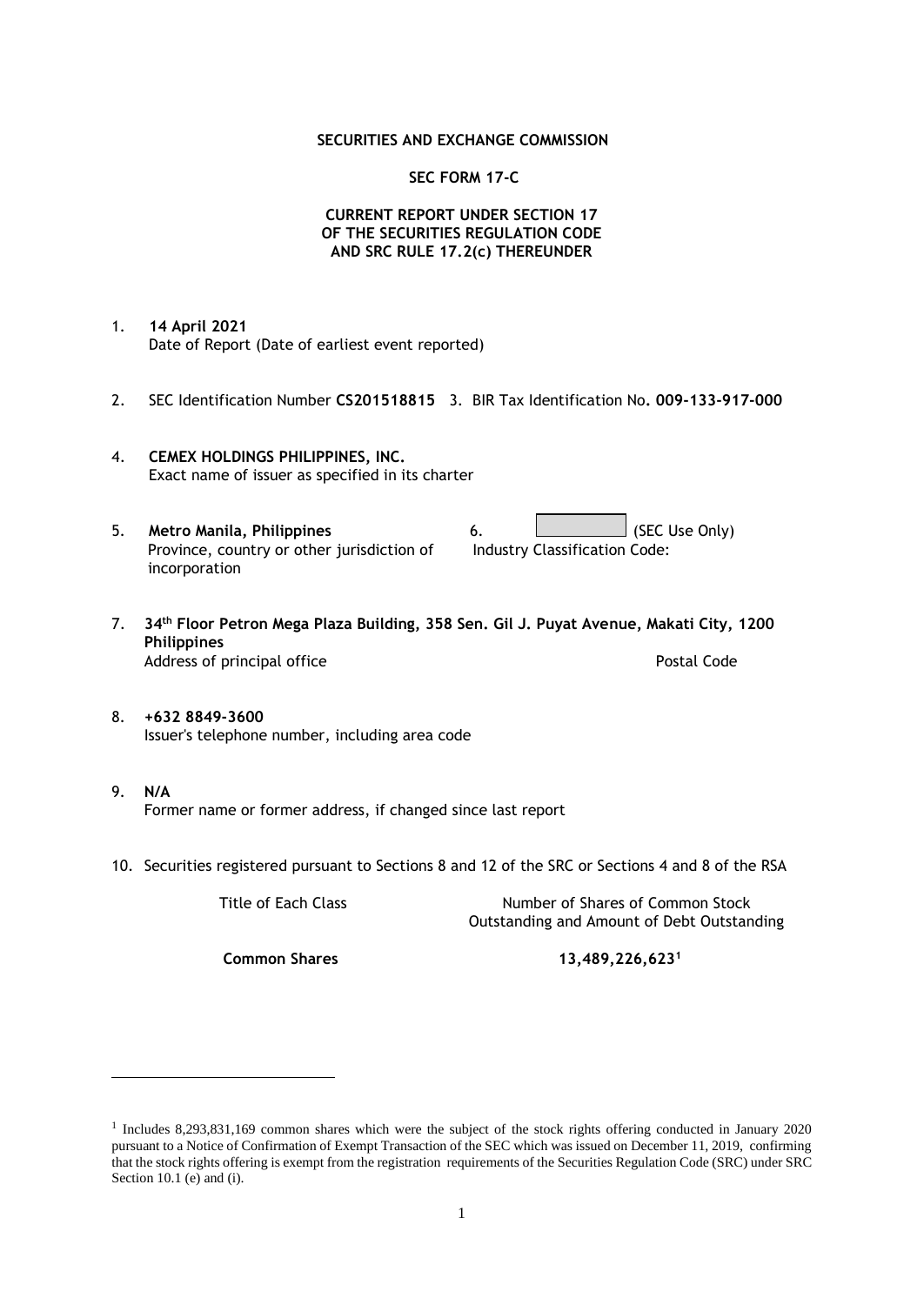11. Indicate the item numbers reported herein: **Item 9 - Other Events**

**CEMEX HOLDING PHILIPPINES, INC. ("CHP") submits its Quarterly Progress Report dated 14 April 2021 (for the quarter ending March 31, 2021) in connection with the use of proceeds realized from the Stock Rights Offering (SRO) covering 8,293,831,169 common shares of CHP which was conducted in 2020. This report is certified by CHP's Treasurer and Chief Financial Officer and includes the corresponding report of CHP's external auditor.** 

### **SIGNATURES**

Pursuant to the requirements of the Securities Regulation Code, the issuer has duly caused this report to be signed on its behalf by the undersigned hereunto duly authorized.

**CEMEX HOLDINGS PHILIPPINES, INC. 14 April 2021 Issuer Date** 

aument vir de ses  **Jannette Virata Sevilla Compliance Officer**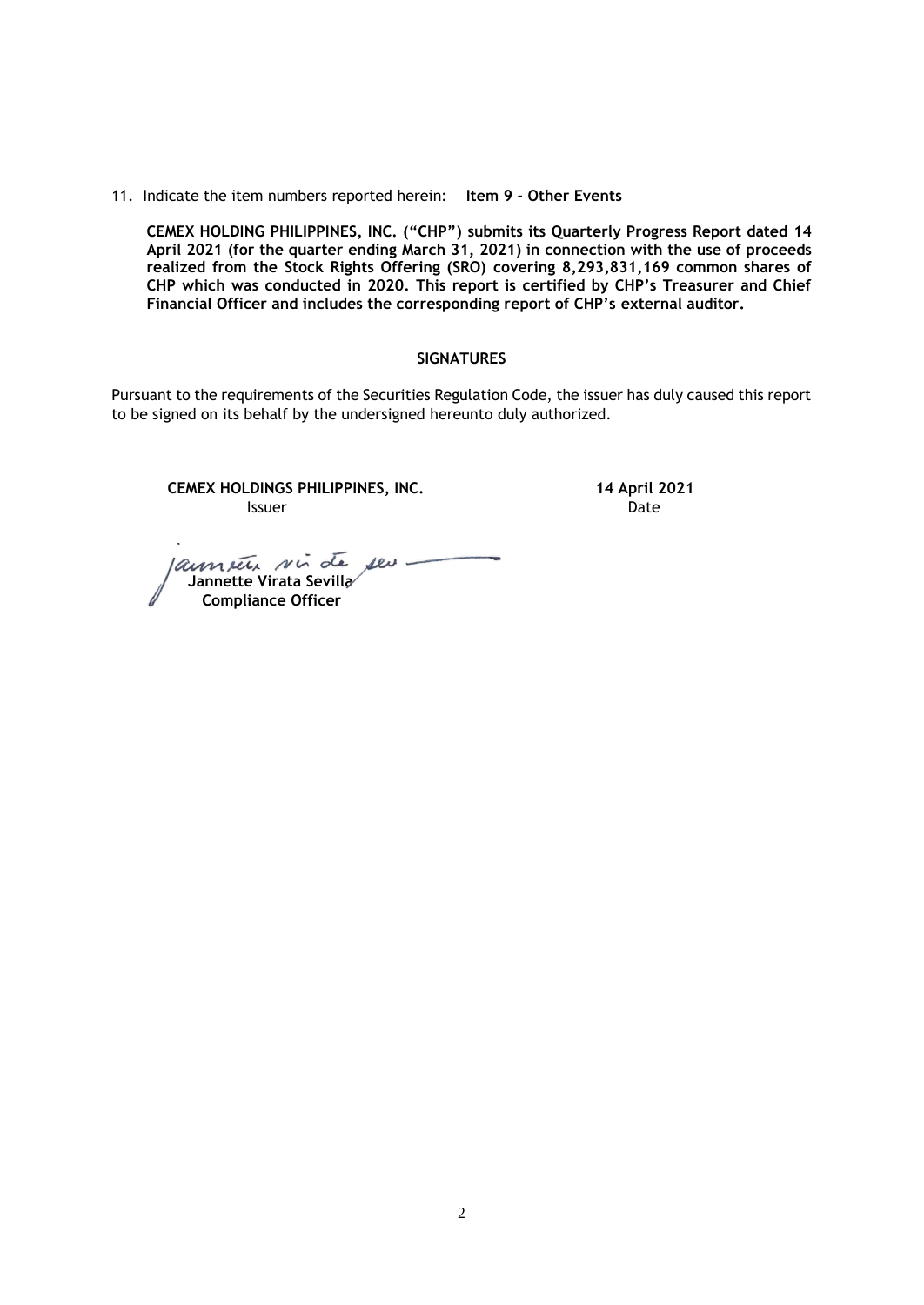

14 April 2021

# **THE PHILIPPINE STOCK EXCHANGE**

6 th Floor PSE Tower 5<sup>th</sup> Avenue corner 28<sup>th</sup> Street Bonifacio Global City, Taguig City Philippines

Attention: **MS. JANET A. ENCARNACION** Head, Disclosure Department

Re: Quarterly Progress Report on the Application of Proceeds from the SRO

Dear Ms. Encarnacion,

We write in connection with the Stock Rights Offering (SRO) covering 8.293,831,169 common shares of CEMEX HOLDINGS PHILIPPINES, INC. (the "CHP"). Based on the Offer Price of P1.54 per share, the total proceeds from the SRO amounted to P12,772,500,000.26.

For the quarter ended 31 March 2021, the application of and disbursements from the SRO proceeds are broken down as follows:

| <b>Concept</b>                              | <b>Amount in Philippine Pesos</b> |  |
|---------------------------------------------|-----------------------------------|--|
| Cost and expenses associated with the SOLID | 316.888.867.06                    |  |
| Cement plant expansion project <sup>1</sup> |                                   |  |

<sup>1</sup>Funded through advances made by CHP to Solid Cement Corporation ("SOLID") under the Revolving Master *Loan Facility Agreement dated 3 March 2020 entered into between CHP, as lender, and SOLID, as borrower*

Also attached is the report of CHP's external auditor covering the foregoing disbursements reported for the quarter.

Thank you very much.

Sincerely,

annate sin de seu -

JANNETTE VIRATA SEVILLA Compliance Officer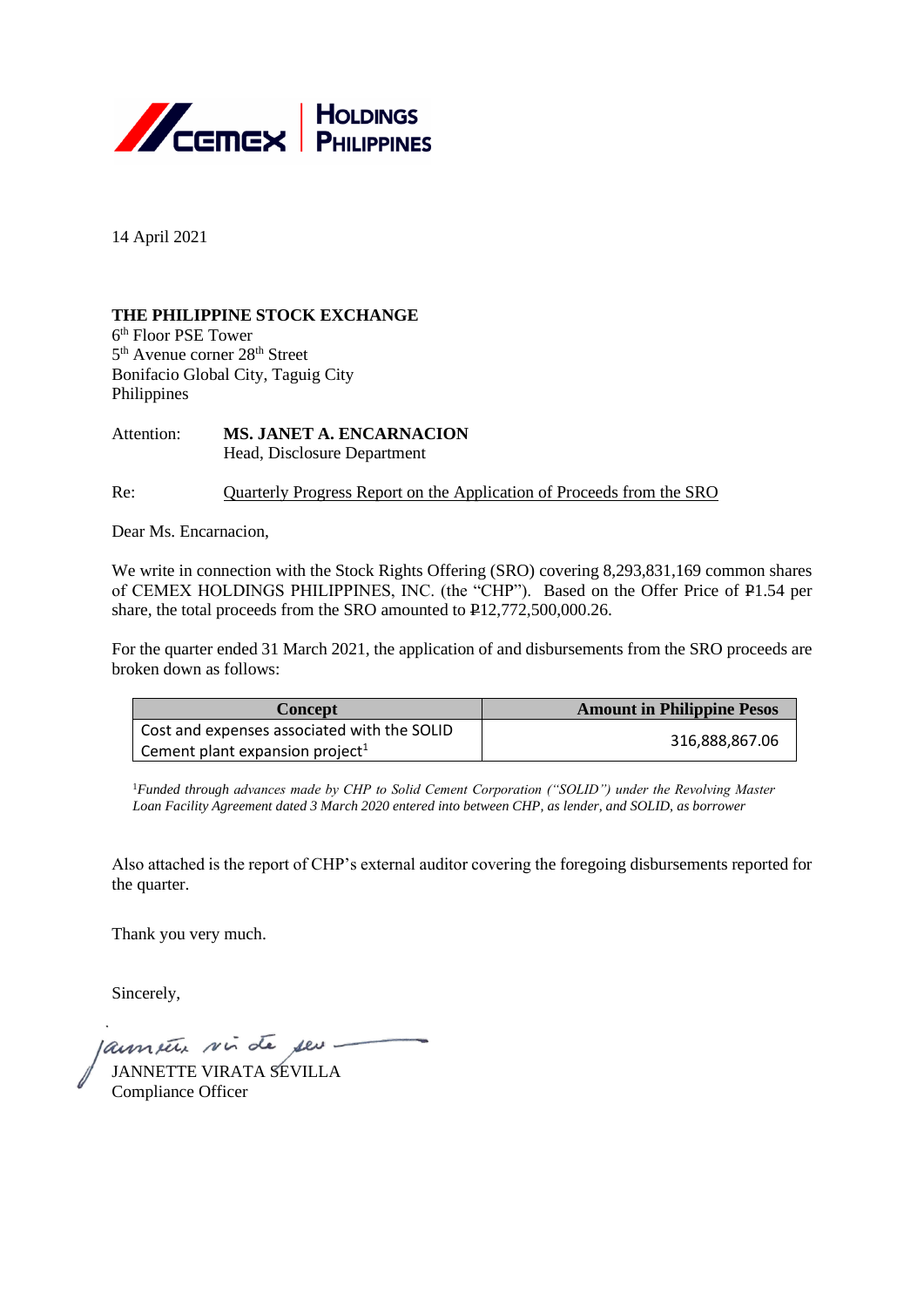## **CEMEX HOLDINGS PHILIPPINES, INC. QUARTERLY PROGRESS REPORT for the quarter ended March 31, 2021**

| <b>CONCEPT</b>                        | <b>AMOUNT IN</b><br><b>PHILIPPINE</b><br><b>PESOS</b> | <b>DATE OF</b><br><b>DISBURSEMENT</b> | <b>DISBURSEMENT</b><br><b>REPORT</b> |
|---------------------------------------|-------------------------------------------------------|---------------------------------------|--------------------------------------|
| Cost and expenses associated with the |                                                       |                                       |                                      |
| SOLID Cement plant expansion project  | 56,751,805.78                                         | 08-Jan                                | 15th                                 |
| Cost and expenses associated with the |                                                       |                                       |                                      |
| SOLID Cement plant expansion project  | 95,641,271.76                                         | 18-Jan                                | 16th                                 |
| Cost and expenses associated with the |                                                       |                                       |                                      |
| SOLID Cement plant expansion project  | 42,023,369.58                                         | $25$ -Jan                             | 17th                                 |
| Cost and expenses associated with the |                                                       |                                       |                                      |
| SOLID Cement plant expansion project  | 23,468,185.46                                         | 08-Feb                                | 18th                                 |
| Cost and expenses associated with the |                                                       |                                       |                                      |
| SOLID Cement plant expansion project  | 2,933,056.34                                          | 10-Feb                                | 19th                                 |
| Cost and expenses associated with the |                                                       |                                       |                                      |
| SOLID Cement plant expansion project  | 1,855,612.58                                          | 11-Feb                                | 20th                                 |
| Cost and expenses associated with the |                                                       |                                       |                                      |
| SOLID Cement plant expansion project  | 1,025,235.33                                          | 23-Feb                                | 21st                                 |
| Cost and expenses associated with the |                                                       |                                       |                                      |
| SOLID Cement plant expansion project  | 5,438,587.00                                          | 02-Mar                                | 22nd                                 |
| Cost and expenses associated with the |                                                       |                                       |                                      |
| SOLID Cement plant expansion project  | 4,218,501.65                                          | 10-Mar                                | 23rd                                 |
| Cost and expenses associated with the |                                                       |                                       |                                      |
| SOLID Cement plant expansion project  | 75,391,768.11                                         | 30-Mar                                | 24th                                 |
| Cost and expenses associated with the |                                                       |                                       |                                      |
| SOLID Cement plant expansion project  | 8,141,473.47                                          | 31-Mar                                | 25th                                 |
| <b>TOTAL</b>                          | 316,888,867.06                                        |                                       |                                      |

*The disbursements have been funded through advances made by CHP to Solid Cement Corporation ("SOLID") under the Revolving Master Loan Facility Agreement dated 3 March 2020 entered into between CHP, as lender, and SOLID, as borrower*

# **CERTIFIED TRUE AND CORRECT BY:**

STEVE KUANSHENG WU

Treasurer & Chief Financial Officer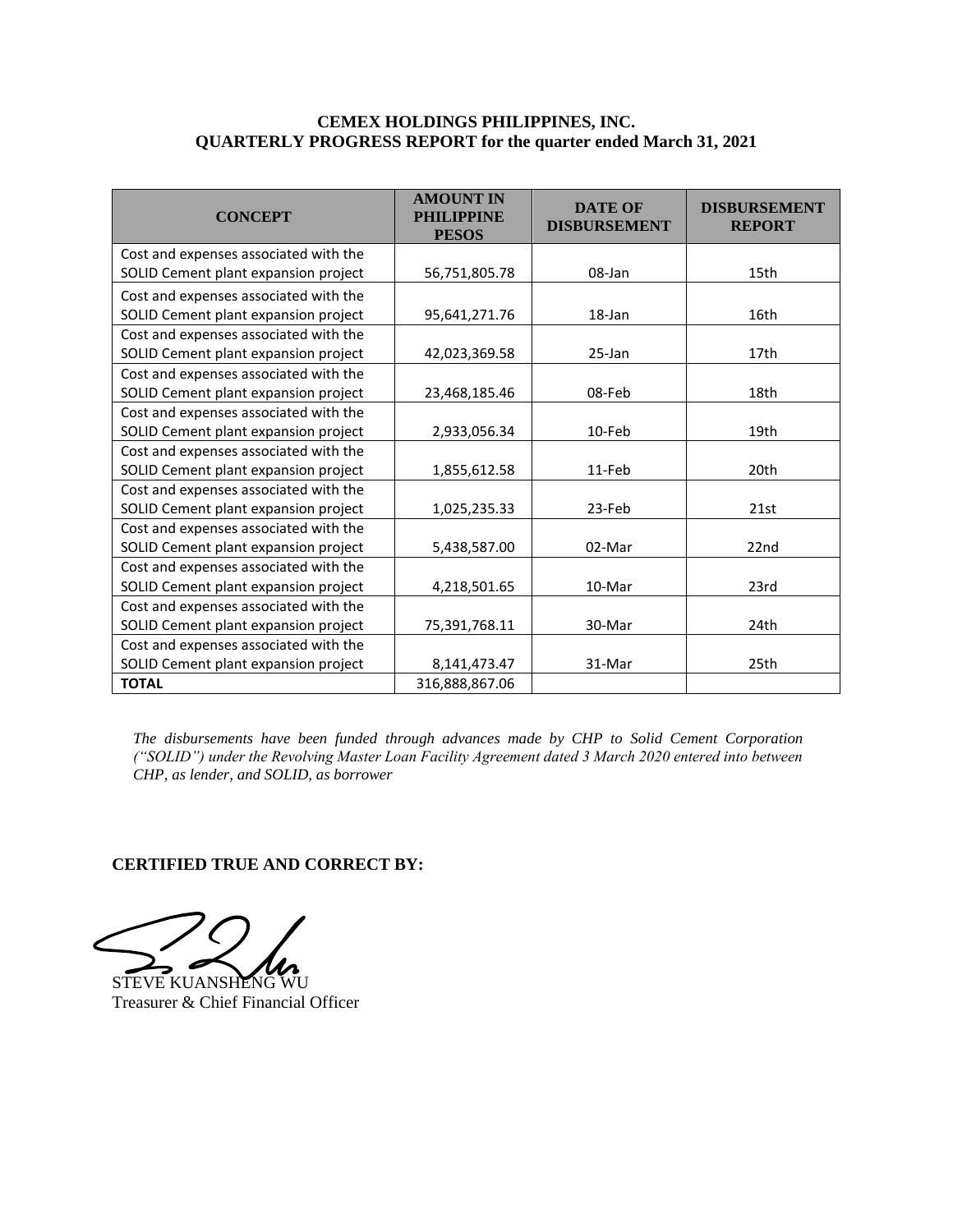

R.G. Manabat & Co. The KPMG Center, 9/F 6787 Ayala Avenue, Makati City Philippines 1226 Telephone +63 (2) 8885 7000 Fax +63 (2) 8894 1985 Website home.kpmg/ph Email ph-inquiry@kpmg.com

April 14, 2021

### **CEMEX Holdings Philippines, Inc.**

34/F Petron Mega Plaza Building 358 Sen. Gil J. Puyat Avenue Brgy. Bel-Air, Makati City

We have performed the procedures agreed with you and enumerated below with respect to the attached Progress Report for the three-month period ended March 31, 2021 on the use of proceeds generated from the stock rights offering (SRO) of CEMEX Holdings Philippines, Inc. (the "Company") as outlined in our engagement letter dated April 9, 2021. The engagement was undertaken in accordance with the Philippine Standards on Related Services 4400, *Engagements to Perform Agreed-upon Procedures*. The procedures were performed solely to enable the Company to comply with the requirement of the Philippine Stock Exchange to submit an assurance report on the information being presented by the Company relating to the use of the SRO proceeds. The agreedupon procedures and results thereof are summarized as follows:

- 1. We obtained the copy of the Company's Planned Use of SRO Proceeds and Progress Report for the three-month period ended March 31, 2021 and performed the following:
	- Recalculation to check the mathematical accuracy of the Progress Report. We found that the Progress Report is mathematically accurate. No exceptions were noted.

Firm Regulatory Registration & Accreditation:

SEC Accreditation No. 0003-SEC, Group A, valid for five (5) years covering the audit of 2020 to 2024

financial statements (2019 financial statements are covered by SEC Accreditation No. 0004-FR-5)

IC Accreditation No. 0003-IC, Group A, valid for five (5) years covering the audit of 2020 to 2024

financial statements (2019 financial statements are covered by IC Circular Letter (CL) No. 2019-39, Transition clause)

PRC-BOA Registration No. 0003, valid until November 21, 2023

BSP Accreditation No. 0003-BSP, Group A, valid for five (5) years covering the audit of 2020 to 2024 financial statements (2019 financial statements are covered by BSP Monetary Board Resolution No. 2161, Transition clause)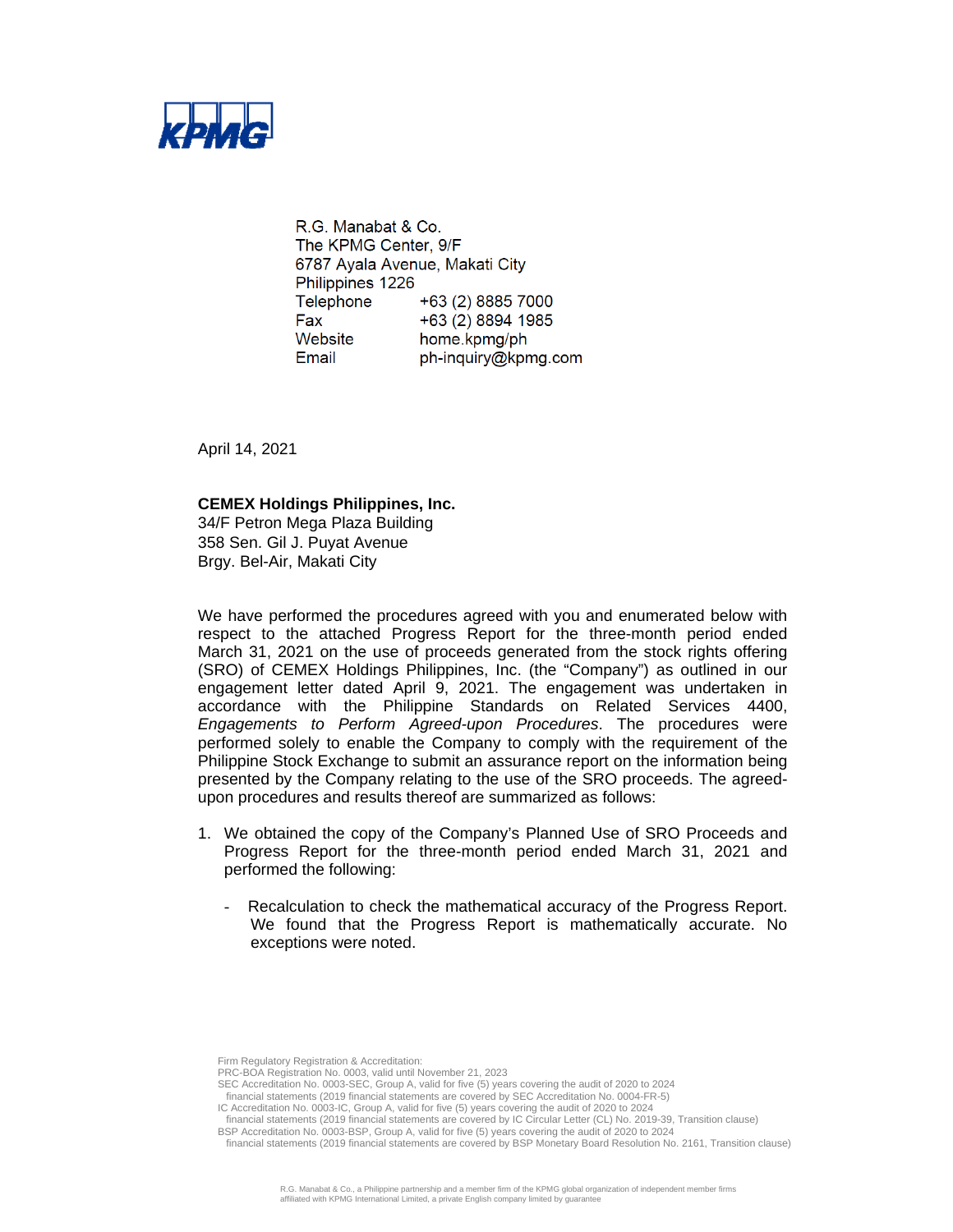

We compared the nature of expenditures in the Progress Report with the nature of expenditures reflected in the Planned Use of Proceeds. We noted from the plan that immediately upon the completion of the SRO, the Company intends to use the SRO proceeds to finance the ongoing plant expansion of the Company located in Antipolo, Rizal.

We also noted from the Plan that the Company intends to pay the following related expenses related to the SRO:

- Underwriting and selling fees for the offer shares
- **Taxes**
- Philippine Securities and Exchange Commission registration, filing and legal research fees
- PSE listing and processing fee
- **Professional fees**
- Other expenses

We noted that the nature of the expenditures in the Progress Report for the three-month period ended March 31, 2021, which mainly pertains to the costs incurred on the ongoing plant expansion of the Company located in Antipolo, Rizal, is in line with the nature of expenditures as reflected in the Planned Use of Proceeds. No exceptions were noted.

2. We obtained the detailed schedule of the Progress Report for the three-month period ended March 31, 2021 and performed recalculation to check the mathematical accuracy of the schedule and compared the subtotals and totals in the schedule with the amounts in the Progress Report.

We found the detailed schedule of the Progress Report to be mathematically accurate and totals in the schedule agreed to the Progress Report. Total expenditures per detailed schedule and per Progress Report both amounted to P316,888,867.06. No exceptions were noted.

3. We vouched all the disbursements indicated in the detailed schedule of the Progress Report to supporting documents such as vouchers, bank statements and official receipts.

Other charges such as underwriting fees, professional and brokerage fees, taxes, and other expenses incurred were vouched to billing statements and official receipts.